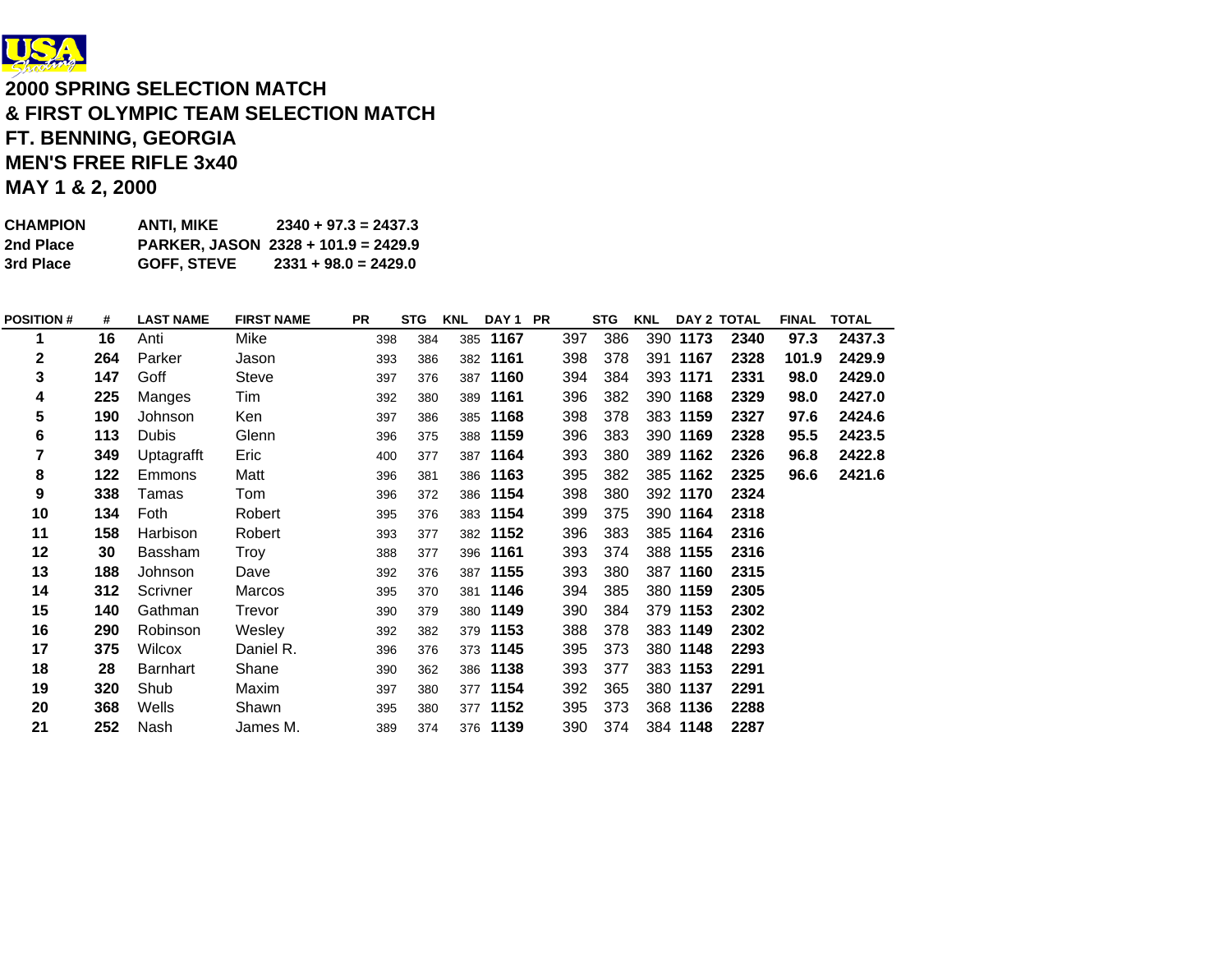| <b>POSITION :</b> | #   |           | <b>LAST NAME FIRST NAME</b> | <b>PR</b> | <b>STG</b> |     | <b>KNL DAY 1</b> | <b>PR</b> | <b>STG</b> |          | <b>KNL DAY 2 TOTAL</b> |
|-------------------|-----|-----------|-----------------------------|-----------|------------|-----|------------------|-----------|------------|----------|------------------------|
| 22                | 174 | Hopper    | Lance                       | 391       | 363        |     | 383 1137         | 395       | 368        | 386 1149 | 2286                   |
| 23                | 64  | Caranasos | Thomas George               | 393       | 368        |     | 380 1141         | 391       | 378        | 375 1144 | 2285                   |
| 24                | 377 | Wright    | Neil                        | 378       | 372        |     | 377 1127         | 396       | 372        | 384 1152 | 2279                   |
| 25                | 219 | Leone     | Anthony                     | 396       | 370        |     | 369 1135         | 397       | 367        | 380 1144 | 2279                   |
| 26                | 268 | Pestilli  | Vincent                     | 392       | 362        |     | 381 1135         | 396       | 371        | 377 1144 | 2279                   |
| 27                | 91  | Davidson  | Roger                       | 389       | 372        |     | 383 1144         | 385       | 357        | 383 1125 | 2269                   |
| 28                | 279 | Rawlings  | Matthew                     | 383       | 371        |     | 375 1129         | 382       | 379        | 372 1133 | 2262                   |
| 29                | 104 | Dodd      | Bill                        | 393       | 354        |     | 372 1119         | 391       | 370        | 381 1142 | 2261                   |
| 30                | 3   | Adams     | George                      | 391       | 372        |     | 376 1139         | 389       | 363        | 365 1117 | 2256                   |
| 31                | 315 | Shank     | Luke                        | 386       | 359        |     | 375 1120         | 386       | 359        | 384 1129 | 2249                   |
| 32                | 245 | Monene    | Marc                        | 393       | 357        |     | 374 1124         | 391       | 358        | 375 1124 | 2248                   |
| 33                | 280 | Ray       | Michael                     | 390       | 362        |     | 379 1131         | 381       | 358        | 377 1116 | 2247                   |
| 34                | 70  | Chen      | Bo                          | 390       | 364        |     | 368 1122         | 393       | 375        | 355 1123 | 2245                   |
| 35                | 81  | Crews     | Daniel                      | 385       | 366        |     | 365 1116         | 387       | 363        | 378 1128 | 2244                   |
| 36                | 261 | Orth      | Robin                       | 389       | 358        |     | 370 1117         | 392       | 352        | 381 1125 | 2242                   |
| 37                | 144 | Gestl     | Erin                        | 389       | 351        |     | 377 1117         | 390       | 363        | 368 1121 | 2238                   |
| 38                | 116 | Dunning   | John                        | 385       | 356        |     | 376 1117         | 385       | 354        | 378 1117 | 2234                   |
| 39                | 198 | Kelley    | Joshua                      | 383       | 360        |     | 378 1121         | 376       | 360        | 370 1106 | 2227                   |
| 40                | 243 | Minchhoff | Benjamin                    | 390       | 353        |     | 366 1109         | 385       | 353        | 373 1111 | 2220                   |
| 41                | 73  | Clark     | Douglas                     | 394       | 354        |     | 354 1102         | 396       | 353        | 366 1115 | 2217                   |
| 42                | 163 | Held      | David                       | 384       | 348        |     | 373 1105         | 381       | 358        | 370 1109 | 2214                   |
| 43                | 330 | Sparks    | Justin                      | 381       | 357        |     | 372 1110         | 387       | 353        | 362 1102 | 2212                   |
| 44                | 150 | Gould     | Mark                        | 380       | 342        |     | 366 1088         | 386       | 334        | 371 1091 | 2179                   |
| 45                | 180 | ladonisi  | Jon                         | 388       | 350        | 362 | 1100             | 369       | 355        | 354 1078 | 2178                   |
| 46                | 129 | Flatt     | Stephen                     | 378       | 326        | 365 | 1069             | 385       | 324        | 359 1068 | 2137                   |
| 47                | 88  | Davis     | James A.                    | 383       | 317        |     | 347 1047         | 383       | 321        | 350 1054 | 2101                   |
| 48                | 314 | Shaffer   | Mark                        | 367       | 318        |     | 348 1033         | 372       | 331        | 339 1042 | 2075                   |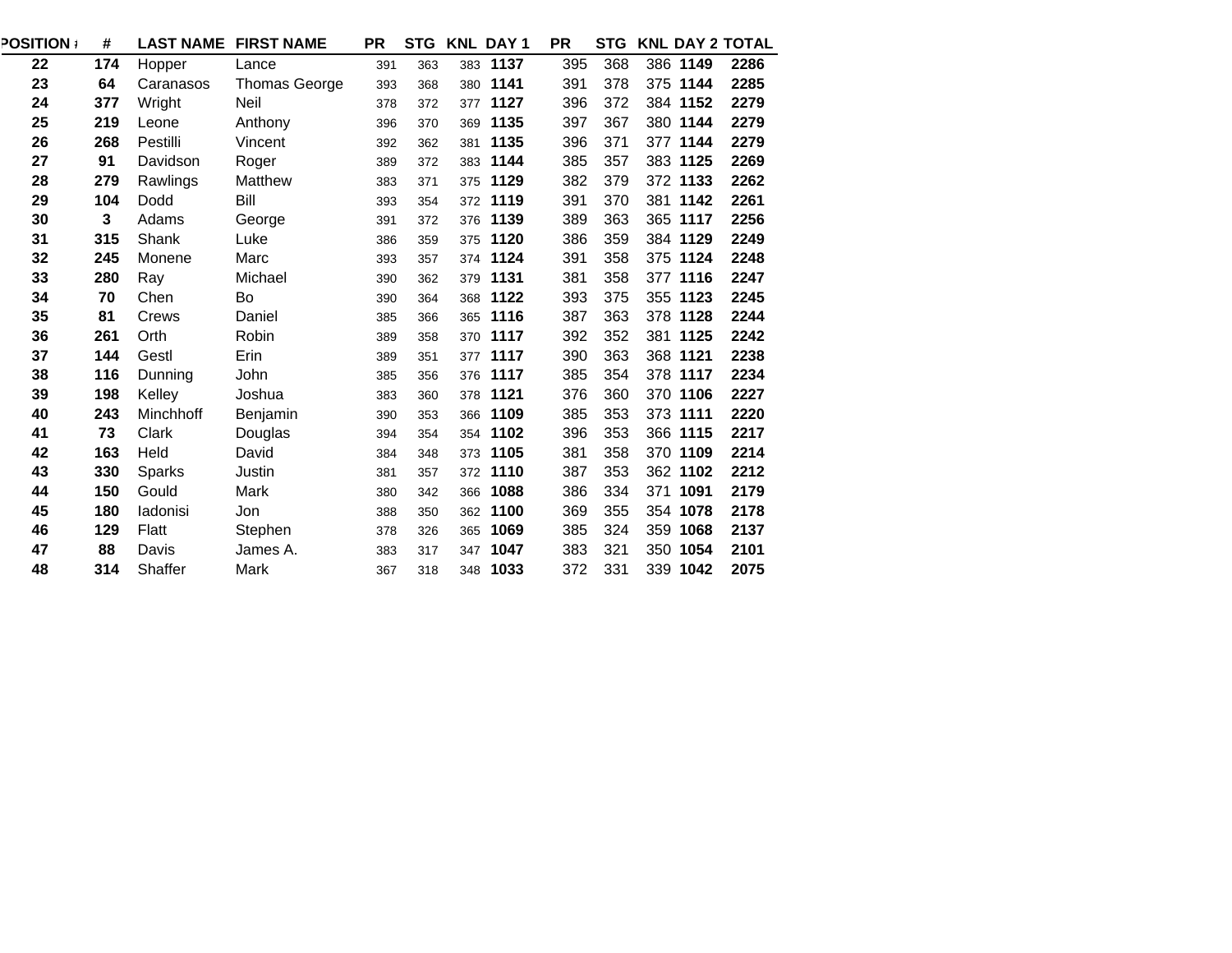# **APRIL 26 & 27, 2000 2000 SPRING SELECTION MATCH & OLYMPIC TEAM SELECTION MATCH FT. BENNING, GEORGIA WOMEN'S SPORT RIFLE 3x20**

| <b>CHAMPION</b><br>2nd Place<br>3rd Place |     | DICKMAN, JAYME<br><b>MULLOY, MELISSA</b><br><b>KANE, THRINE</b> | $1157 + 95.7 = 1252.7$<br>$1160 + 92.5 = 1252.5$<br>$1157 + 91.1 = 1248.1$ |     |             |     |                  |     |             |     |         |                    |      |             |
|-------------------------------------------|-----|-----------------------------------------------------------------|----------------------------------------------------------------------------|-----|-------------|-----|------------------|-----|-------------|-----|---------|--------------------|------|-------------|
| <b>POSITION</b>                           | #   | <b>LAST NAME</b>                                                | <b>FIRST NAME</b>                                                          | Prn | <b>Stnd</b> | Knl | DAY <sub>1</sub> | Prn | <b>Stnd</b> | Knl |         | <b>DAY 2 TOTAL</b> |      | FINAL TOTAL |
| 1                                         | 101 | Dickman                                                         | Jayme                                                                      | 199 | 188         | 194 | 581              | 195 | 189         | 192 | 576     | 1157               | 95.7 | 1252.7      |
| 2                                         | 249 | Mulloy                                                          | Melissa                                                                    | 198 | 190         | 194 | 582              | 194 | 192         |     | 192 578 | 1160               | 92.5 | 1252.5      |
| 3                                         | 195 | Kane                                                            | Thrine M.                                                                  | 197 | 191         | 184 | 572              | 199 | 190         | 196 | 585     | 1157               | 91.1 | 1248.1      |
| 4                                         | 191 | Johnson                                                         | Nancy                                                                      | 190 | 190         | 193 | 573              | 196 | 188         | 193 | 577     | 1150               | 96.2 | 1246.2      |
| 5                                         | 133 | Foster                                                          | Jean                                                                       | 196 | 187         | 191 | 574              | 195 | 187         | 190 | 572     | 1146               | 97.4 | 1243.4      |
| 6                                         | 132 | Forster                                                         | Tammie                                                                     | 196 | 187         | 192 | 575              | 193 | 187         | 192 | 572     | 1147               | 96.3 | 1243.3      |
| 7                                         | 372 | Wigger                                                          | Deena                                                                      | 196 | 187         | 192 | 575              | 193 | 190         | 188 | 571     | 1146               | 95.9 | 1241.9      |
| 8                                         | 341 | Thomson                                                         | Stephanie                                                                  | 195 | 184         | 186 | 565              | 194 | 190         | 194 | 578     | 1143               | 88.8 | 1231.8      |
| 9                                         | 187 | Johnson                                                         | Cari L.                                                                    | 197 | 183         | 188 | 568              | 194 | 190         |     | 192 576 | 1144               |      |             |
| 10                                        | 322 | Skeuse                                                          | Erin                                                                       | 197 | 184         | 192 | 573              | 195 | 188         | 187 | 570     | 1143               |      |             |
|                                           | 44  | <b>Bowes</b>                                                    | Sharon                                                                     | 196 | 191         | 189 | 576              | 197 | 188         | 182 | 567     | 1143               |      |             |
| 12                                        | 226 | Mansfield                                                       | Kelly                                                                      | 192 | 188         | 191 | 571              | 190 | 187         | 192 | 569     | 1140               |      |             |
|                                           | 68  | Caruso                                                          | Emily                                                                      | 193 | 191         | 187 | 571              | 194 | 188         | 187 | 569     | 1140               |      |             |
| 14                                        | 200 | Kerr                                                            | Hannah                                                                     | 196 | 183         | 191 | 570              | 194 | 187         | 188 | 569     | 1139               |      |             |
| 15                                        | 5   | Allaire                                                         | Nicole                                                                     | 195 | 186         | 185 | 566              | 195 | 189         | 188 | 572     | 1138               |      |             |
|                                           | 121 | <b>Elsass</b>                                                   | Mary                                                                       | 191 | 188         | 191 | 570              | 193 | 191         | 184 | 568     | 1138               |      |             |
|                                           | 238 | Meagher                                                         | Lindsey                                                                    | 194 | 187         | 192 | 573              | 192 | 188         | 185 | 565     | 1138               |      |             |
| 18                                        | 157 | Hamilton                                                        | Crystal                                                                    | 195 | 188         | 185 | 568              | 196 | 184         | 188 | 568     | 1136               |      |             |
| 19                                        | 19  | Ashcroft                                                        | Christina                                                                  | 195 | 181         | 192 | 568              | 194 | 182         | 190 | 566     | 1134               |      |             |
| 20                                        | 346 | Trujillo                                                        | Amanda                                                                     | 193 | 182         | 190 | 565              | 190 | 186         | 188 | 564     | 1129               |      |             |
| 21                                        | 194 | Juziuk                                                          | Karyn                                                                      | 193 | 176         | 194 | 563              | 194 | 185         | 185 | 564     | 1127               |      |             |
| 22                                        | 87  | Darland                                                         | Amber                                                                      | 195 | 185         | 191 | 571              | 192 | 176         | 187 | 555     | 1126               |      |             |
| 23                                        | 40  | <b>Beyerle</b>                                                  | Jamie                                                                      | 196 | 182         | 184 | 562              | 194 | 183         | 186 | 563     | 1125               |      |             |
| 24                                        | 42  | <b>Blakeslee</b>                                                | Sarah                                                                      | 195 | 181         | 191 | 567              | 195 | 177         | 185 | 557     | 1124               |      |             |
| 25                                        | 176 | Howe                                                            | Kim                                                                        | 190 | 180         | 188 | 558              | 193 | 183         | 185 | 561     | 1119               |      |             |
| 26                                        | 272 | Pissos                                                          | Heather                                                                    | 192 | 179         | 186 | 557              | 188 | 181         | 190 | 559     | 1116               |      |             |
| 27                                        | 60  | Cacka                                                           | <b>Krystal Rose</b>                                                        | 191 | 184         | 187 | 562              | 195 | 175         | 182 | 552     | 1114               |      |             |
| 28                                        | 331 | Spinney                                                         | Maureen                                                                    | 194 | 170         | 186 | 550              | 195 | 182         | 184 | 561     | 1111               |      |             |
| 29                                        | 382 | Dean                                                            | Rebecca                                                                    | 193 | 173         | 184 | 550              | 193 | 182         | 183 | 558     | 1108               |      |             |
| 30                                        | 294 | Rogers                                                          | Rachel                                                                     | 188 | 173         | 181 | 542              | 191 | 174         | 186 | 551     | 1093               |      |             |
| 31                                        | 85  | Daly                                                            | Cindy                                                                      | 187 | 169         | 179 | 535              | 184 | 164         | 177 | 525     | 1060               |      |             |
|                                           |     |                                                                 |                                                                            |     |             |     |                  |     |             |     |         |                    |      |             |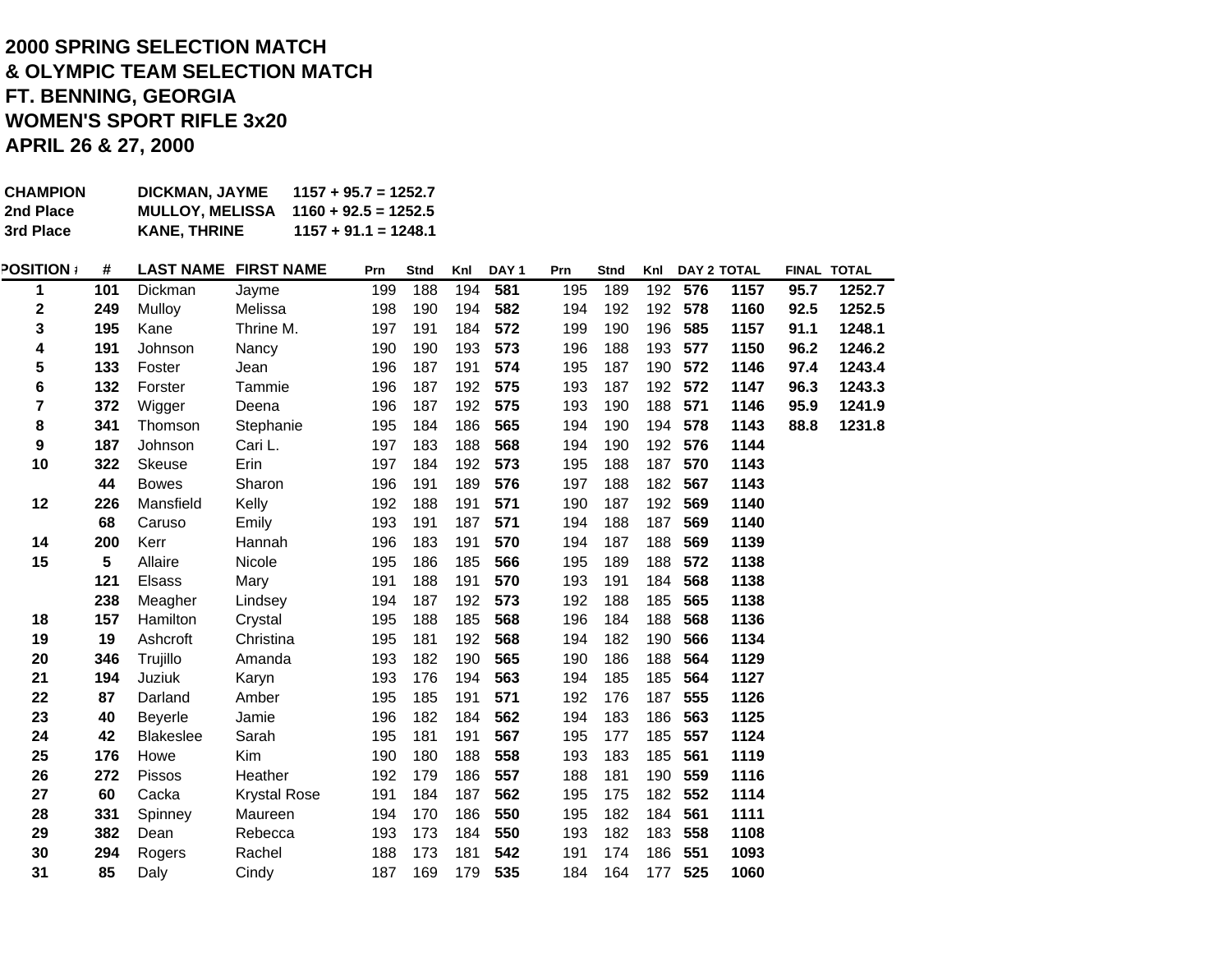## **APRIL 26 & 27, 2000 FT. BENNING, GEORGIA MEN'S AIR RIFLE 2000 SPRING SELECTION MATCH & FIRST OLYMPIC TEAM SELECTION MATCH**

| <b>CHAMPION</b> | EMMONS. MATT        | $1185 + 101.6 = 1286.6$             |
|-----------------|---------------------|-------------------------------------|
| 2nd Place       | <b>JOHNSON. KEN</b> | $1184 + 101.7 = 1285.7$             |
| 3rd Place       |                     | PARKER, JASON 1181 + 102.6 = 1283.6 |

| <b>POSITION:</b> | #   | <b>LAST NAME</b> | <b>FIRST NAME</b> |     |     |      |            | DAY 1 DAY :TOTAI FINAL TOTAL |
|------------------|-----|------------------|-------------------|-----|-----|------|------------|------------------------------|
| 1                | 122 | Emmons           | Matt              | 593 | 592 |      | 1185 101.6 | 1286.6                       |
| $\mathbf 2$      | 190 | Johnson          | Ken               | 588 | 596 | 1184 | 101.7      | 1285.7                       |
| 3                | 264 | Parker           | Jason             | 589 | 592 | 1181 | 102.6      | 1283.6                       |
| 4                | 147 | Goff             | <b>Steve</b>      | 588 | 589 | 1177 | 103.0      | 1280.0                       |
| 5                | 225 | Manges           | Tim               | 593 | 584 | 1177 | 102.0      | 1279.0                       |
| 6                | 30  | Bassham          | Troy              | 582 | 594 | 1176 | 101.5      | 1277.5                       |
| 7                | 312 | Scrivner         | Marcos            | 589 | 586 | 1175 | 101.8      | 1276.8                       |
| 8                | 188 | Johnson          | Dave              | 586 | 589 |      | 1175 101.6 | 1276.6                       |
| 9                | 140 | Gathman          | Trevor            | 584 | 589 | 1173 |            |                              |
|                  | 385 | Willis           | Cory              | 587 | 586 | 1173 |            |                              |
| 11               | 268 | Pestilli         | Vincent           | 586 | 585 | 1171 |            |                              |
|                  | 349 | Uptagrafft       | Eric              | 587 | 584 | 1171 |            |                              |
|                  | 158 | Harbison         | Robert            | 589 | 582 | 1171 |            |                              |
| 14               | 279 | Rawlings         | Matthew           | 585 | 584 | 1169 |            |                              |
| 15               | 327 | Sorenson         | Wayne             | 588 | 580 | 1168 |            |                              |
| 16               | 370 | Wheeldon         | <b>Bradley</b>    | 580 | 587 | 1167 |            |                              |
| 17               | 252 | Nash             | James M.          | 582 | 583 | 1165 |            |                              |
|                  | 64  | Caranasos        | Thomas G.         | 585 | 580 | 1165 |            |                              |
| 19               | 368 | Wells            | Shawn             | 578 | 586 | 1164 |            |                              |
| 20               | 290 | Robinson         | Wesley            | 576 | 583 | 1159 |            |                              |
| 21               | 215 | Langlois         | Michel            | 575 | 582 | 1157 |            |                              |
|                  | 91  | Davidson         | Roger             | 577 | 580 | 1157 |            |                              |
| 23               | 241 | Methot           | Mario             | 579 | 577 | 1156 |            |                              |
| 24               | 245 | Monene           | Marc              | 575 | 580 | 1155 |            |                              |
|                  | 275 | Powell           | Steve C.          | 580 | 575 | 1155 |            |                              |
| 26               | 28  | <b>Barnhart</b>  | Shane             | 578 | 576 | 1154 |            |                              |
| 27               | 3   | Adams            | George            | 580 | 574 | 1154 |            |                              |
| 28               | 219 | Leone            | Anthony           | 573 | 576 | 1149 |            |                              |
|                  | 320 | Shub             | Maxim             | 574 | 575 | 1149 |            |                              |
| 30               | 81  | Crews            | Daniel            | 579 | 568 | 1147 |            |                              |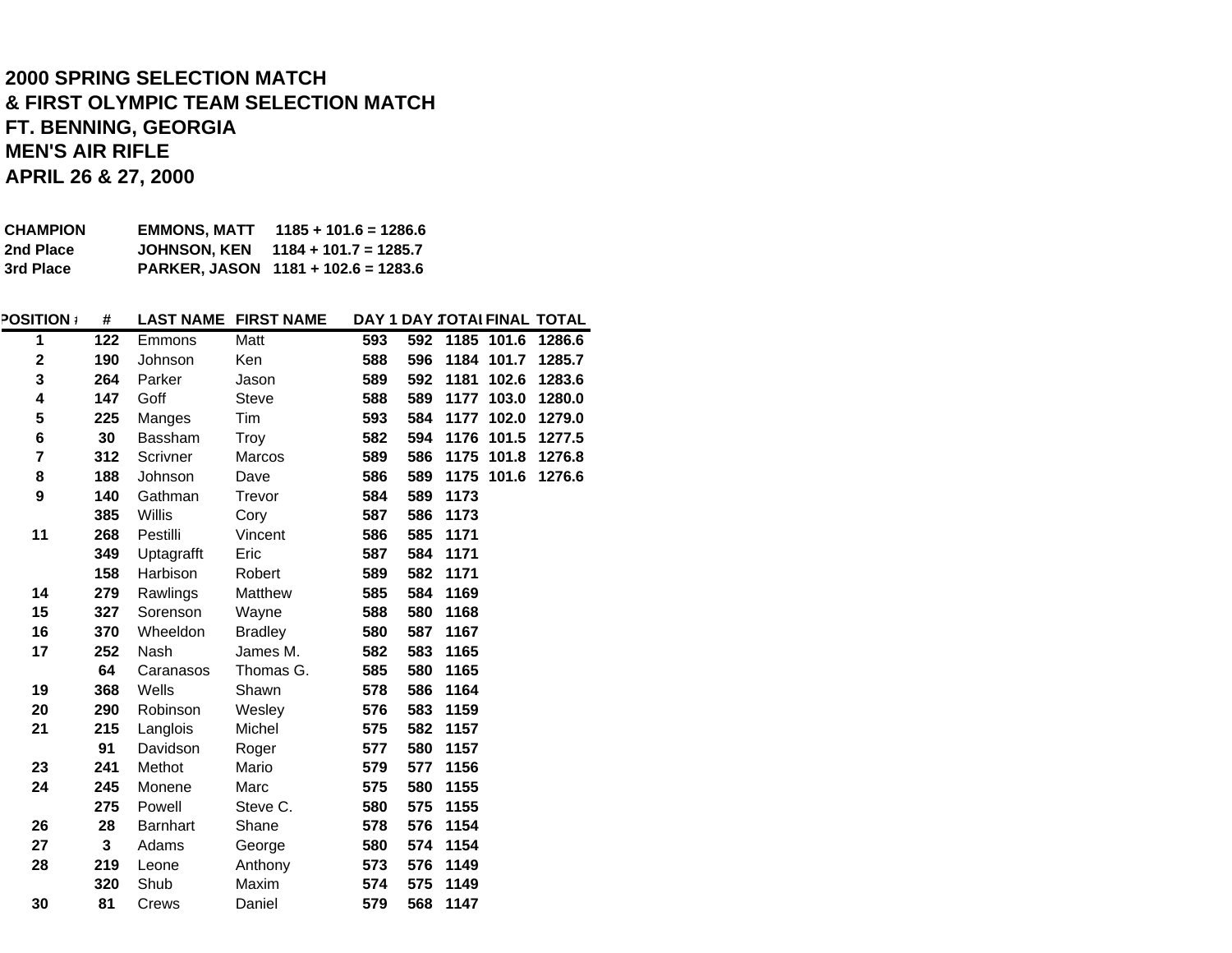| <b>POSITION</b> | #   | <b>LAST NAME</b> | <b>FIRST NAME</b> |     | DAY 1 DAY : TOTAL |
|-----------------|-----|------------------|-------------------|-----|-------------------|
| 31              | 102 | Dion             | Michel            | 574 | 572<br>1146       |
| 32              | 330 | Sparks           | Justin            | 570 | 574<br>1144       |
| 33              | 315 | Shank            | Luke              | 573 | 570<br>1143       |
| 34              | 70  | Chen             | Bo                | 574 | 566<br>1140       |
| 35              | 130 | Foley            | Robin             | 560 | 578<br>1138       |
|                 | 261 | Orth             | Robin             | 565 | 573<br>1138       |
|                 | 104 | Dodd             | William           | 568 | 570<br>1138       |
| 38              | 375 | Wilcox           | Daniel R.         | 566 | 569<br>1135       |
| 39              | 144 | Gestl            | Erin              | 572 | 563<br>1135       |
| 40              | 280 | Ray              | Michael           | 560 | 571<br>1131       |
| 41              | 29  | Bassham          | <b>Brian</b>      | 566 | 564<br>1130       |
| 42              | 180 | ladonisi         | Jon               | 555 | 568<br>1123       |
|                 | 198 | Kelley           | Joshua            | 560 | 563<br>1123       |
| 44              | 164 | Hellman          | Matthew           | 567 | 554<br>1121       |
| 45              | 150 | Gould            | Mark              | 560 | 554<br>1114       |
| 46              | 116 | Dunning          | John              | 560 | 553<br>1113       |
| 47              | 340 | Thomas           | Will              | 560 | 552<br>1112       |
| 48              | 129 | Flatt            | Stephen           | 545 | 559<br>1104       |
| 49              | 201 | Kidd             | <b>Brandon</b>    | 550 | 527<br>1077       |
| 50              | 314 | Shaffer          | Mark              | 525 | 539<br>1064       |
| 51              | 297 | Russell          | Blake             | 515 | 541<br>1056       |
| 52              | 137 | Furr             | Matt              | 505 | 454<br>959        |
| 53              | 136 | Furr             | John              | 479 | 460<br>939        |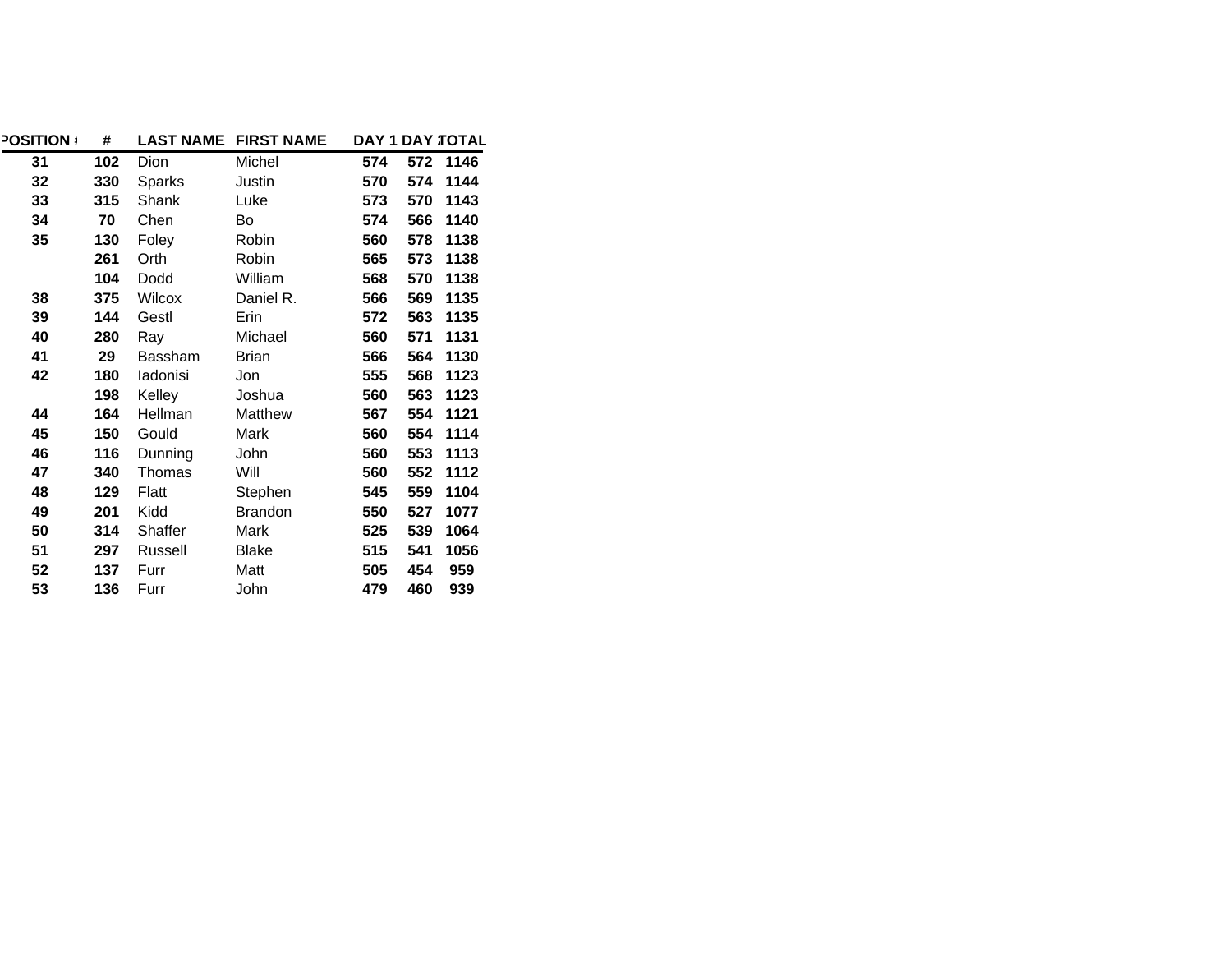#### **2000 SPRING SELECTION MATCH & FIRST OLYMPIC TEAM SELECTION MATCH FT. BENNING, GEORGIA WOMEN'S AIR RIFLEAPRIL 29 & 30, 2000**

| <b>CHAMPION</b> | DICKMAN, JAYME          | $791 + 102.2 = 893.2$ |
|-----------------|-------------------------|-----------------------|
| 2nd Place       | <b>JOHNSON, NANCY</b>   | $789 + 102.4 = 891.4$ |
| 3rd Place       | <b>MANSFIELD, KELLY</b> | 785 + 104.2 = 889.2   |

| <b>POSITION:</b> | #   | <b>LAST NAME</b>      | <b>FIRST NAME</b> |     |     |     |       | DAY 1DAY 2TOTAI FINAL TOTAL |
|------------------|-----|-----------------------|-------------------|-----|-----|-----|-------|-----------------------------|
| 1                | 101 | Dickman               | Jayme             | 398 | 393 | 791 | 102.2 | 893.2                       |
| $\mathbf 2$      | 191 | Johnson               | Nancy             | 395 | 394 | 789 | 102.4 | 891.4                       |
| 3                | 226 | Mansfield             | Kelly             | 392 | 393 | 785 | 104.2 | 889.2                       |
| 4                | 68  | Caruso                | Emily             | 395 | 391 | 786 | 101.5 | 887.5                       |
| 5                | 157 | Hamilton              | Crystal           | 390 | 393 | 783 | 100.4 | 883.4                       |
| 6                | 249 | Mulloy                | Melissa           | 394 | 389 | 783 | 100.1 | 883.1                       |
| 7                | 133 | Foster                | Jean              | 389 | 394 | 783 | 100.0 | 883.0                       |
| 8                | 195 | Kane                  | Thrine M.         | 389 | 393 | 782 | 100.5 | 882.5                       |
| 9                | 187 | Johnson               | Cari L.           | 392 | 394 | 786 |       |                             |
| 10               | 132 | Forster               | Tammie            | 391 | 390 | 781 |       |                             |
| 11               | 121 | <b>Elsass</b>         | Mary              | 389 | 391 | 780 |       |                             |
| 12               | 44  | <b>Bowes</b>          | Sharon            | 387 | 391 | 778 |       |                             |
|                  | 40  | <b>Beyerle</b>        | Jamie             | 388 | 390 | 778 |       |                             |
| 14               | 346 | Vaughan (Schune Kathy |                   | 391 | 386 | 777 |       |                             |
| 15               | 19  | Ashcroft              | Christina         | 390 | 386 | 776 |       |                             |
| 16               | 272 | <b>Pissos</b>         | Heather           | 387 | 388 | 775 |       |                             |
|                  | 356 | Wigger                | Deena             | 388 | 387 | 775 |       |                             |
| 18               | 194 | Juziuk                | Karyn             | 382 | 392 | 774 |       |                             |
| 19               | 286 | Richards              | Terim             | 384 | 389 | 773 |       |                             |
|                  | 386 | Shea                  | April             | 387 | 386 | 773 |       |                             |
| 21               | 341 | Trujillo              | Amanda            | 384 | 384 | 768 |       |                             |
| 22               | 5   | Allaire               | Nicole            | 384 | 383 | 767 |       |                             |
| 23               | 238 | Meagher               | Lindsey           | 384 | 382 | 766 |       |                             |
| 24               | 200 | Kerr                  | Hannah            | 383 | 382 | 765 |       |                             |
| 25               | 382 | Dean                  | Rebecca           | 383 | 380 | 763 |       |                             |
| 26               | 87  | Darland               | Amber             | 380 | 382 | 762 |       |                             |
| 27               | 60  | Cacka                 | Krystal Rose      | 379 | 382 | 761 |       |                             |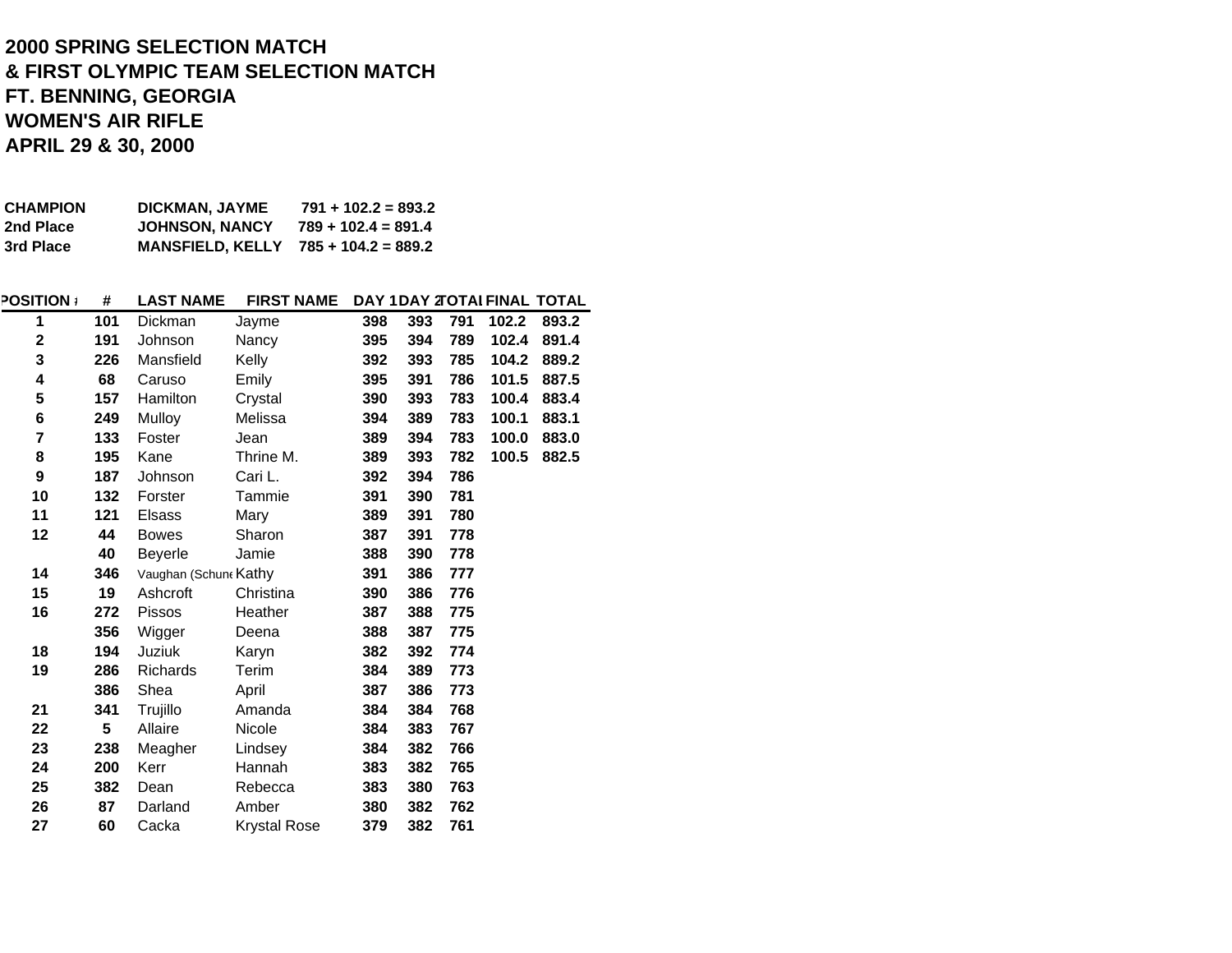|    |     | <b>POSITION MPETIT(LAST NAME</b> | <b>FIRST NAME</b> |     |     | DAY 1DAY 2TOTAL |
|----|-----|----------------------------------|-------------------|-----|-----|-----------------|
| 28 | 111 | Downsbrough Melissa              |                   | 380 | 378 | 758             |
| 29 | 271 | Pienkowski                       | Kimberly          | 372 | 384 | 756             |
|    | 331 | Thomson                          | Stephanie         | 375 | 381 | 756             |
|    | 213 | Lam                              | Tran              | 379 | 377 | 756             |
| 32 | 287 | Rogers                           | Rachel            | 381 | 374 | 755             |
| 33 | 246 | Monson                           | Joy               | 378 | 375 | 753             |
| 34 | 294 | Scott                            | Kristin           | 376 | 375 | 751             |
|    | 149 | Goodwin                          | Robin             | 379 | 372 | 751             |
| 36 | 316 | Skeuse                           | Erin              | 368 | 380 | 748             |
| 37 | 85  | Daly                             | Cindy             | 367 | 368 | 735             |
| 38 | 322 | Spinney                          | Maureen           | 364 | 359 | 723             |

# **2000 SPRING SELECTION MATCH& FIRST OLYMPIC TEAM SELECTION FT. BENNING, GEORGIA MEN'S RIFLE PRONE APRIL 29-30, 2000**

| <b>CHAMPION</b><br>2nd Place<br>3rd Place |     | <b>TAMAS, TOM</b><br><b>DUBIS, GLENN</b><br>BARAZANI, EITAN 1193 + 100.9 = 1293.9 |              | $1194 + 103.3 = 1297.3$<br>$1191 + 103.3 = 1294.3$ |     |                         |            |              |
|-------------------------------------------|-----|-----------------------------------------------------------------------------------|--------------|----------------------------------------------------|-----|-------------------------|------------|--------------|
|                                           |     |                                                                                   |              |                                                    |     |                         |            |              |
| <b>POSITION</b>                           | #   | <b>LAST NAME FIRST NAME</b>                                                       |              |                                                    |     | DAY 1 DAY 2 TOTAL FINAL |            | <b>TOTAL</b> |
| 1                                         | 338 | Tamas                                                                             | <b>Tom</b>   | 596                                                | 598 |                         | 1194 103.3 | 1297.3       |
| $\mathbf 2$                               | 113 | <b>Dubis</b>                                                                      | Glenn        | 596                                                | 595 | 1191                    | 103.3      | 1294.3       |
| 3                                         | 26  | Barazani                                                                          | Eitan        | 597                                                | 596 | 1193                    | 100.9      | 1293.9       |
| 4                                         | 385 | Willis                                                                            | Cory         | 595                                                | 596 | 1191                    | 102.2      | 1293.2       |
| 5                                         | 158 | Harbison                                                                          | Robert       | 593                                                | 592 | 1185                    | 104.5      | 1289.5       |
| $6\phantom{1}$                            | 55  | <b>Brunetti</b>                                                                   | Cory         | 593                                                | 596 | 1189                    | 99.6       | 1288.6       |
| $\overline{7}$                            | 225 | Manges                                                                            | Tim          | 591                                                | 595 | 1186                    | 102.4      | 1288.4       |
| 8                                         | 377 | Wright                                                                            | Neil         | 593                                                | 595 | 1188                    | 99.3       | 1287.3       |
| 9                                         | 66  | Caron                                                                             | Roger        | 595                                                | 590 | 1185                    |            |              |
| 10                                        | 147 | Goff                                                                              | <b>Steve</b> | 588                                                | 596 | 1184                    |            |              |
|                                           | 239 | Meek                                                                              | Bill         | 589                                                | 595 | 1184                    |            |              |
|                                           | 373 | Wigger                                                                            | <b>Ron</b>   | 590                                                | 594 | 1184                    |            |              |
|                                           | 312 | Scrivner                                                                          | Marcos       | 592                                                | 592 | 1184                    |            |              |
| 14                                        | 30  | Bassham                                                                           | Troy         | 594                                                | 589 | 1183                    |            |              |
| 15                                        | 148 | Goldsby                                                                           | Boyd         | 588                                                | 594 | 1182                    |            |              |
|                                           | 134 | Foth                                                                              | Robert       | 589                                                | 593 | 1182                    |            |              |
|                                           |     |                                                                                   |              |                                                    |     |                         |            |              |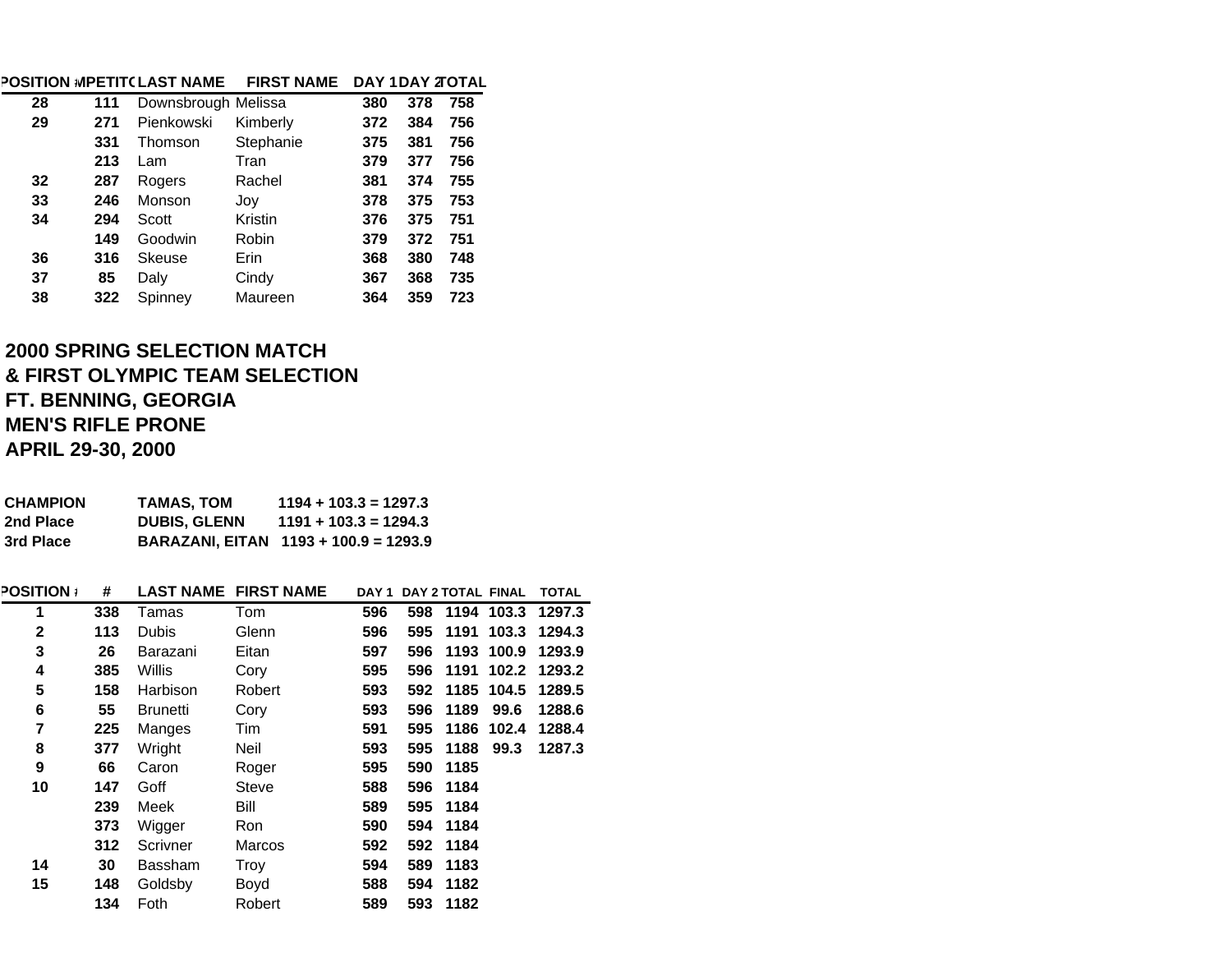|    | 219 | Leone    | Anthony | 591 | 591 | 1182 |
|----|-----|----------|---------|-----|-----|------|
|    | 122 | Emmons   | Matt    | 593 | 589 | 1182 |
|    | 102 | Dion     | Michel  | 595 | 587 | 1182 |
| 20 | 368 | Wells    | Shawn   | 590 | 591 | 1181 |
|    | 16  | Anti     | Mike    | 591 | 590 | 1181 |
|    | 188 | Johnson  | Dave    | 592 | 589 | 1181 |
| 23 | 174 | Hopper   | Lance   | 590 | 590 | 1180 |
|    | 190 | Johnson  | Ken     | 590 | 590 | 1180 |
| 25 | 70  | Chen     | Bo      | 586 | 593 | 1179 |
|    | 104 | Dodd     | William | 587 | 592 | 1179 |
|    | 143 | Gerow    | Henry   | 592 | 587 | 1179 |
| 28 | 290 | Robinson | Wesley  | 590 | 588 | 1178 |

| <b>POSITION</b> | #   | <b>LAST NAME</b> | <b>FIRST NAME</b> | DAY <sub>1</sub> |     | <b>DAY 2 TOTAL</b> |
|-----------------|-----|------------------|-------------------|------------------|-----|--------------------|
| 29              | 315 | Shank            | Luke              | 591              | 586 | 1177               |
|                 | 73  | Clark            | Douglas           | 593              | 584 | 1177               |
|                 | 349 | Uptagrafft       | Eric              | 597              | 580 | 1177               |
| 32              | 214 | Lange            | William           | 588              | 588 | 1176               |
|                 | 28  | Barnhart         | Shane             | 590              | 586 | 1176               |
| 34              | 159 | Hardy            | Gary              | 582              | 593 | 1175               |
|                 | 252 | Nash             | James M.          | 589              | 586 | 1175               |
|                 | 268 | Pestilli         | Vincent           | 589              | 586 | 1175               |
| 37              | 163 | Held             | David             | 585              | 588 | 1173               |
|                 | 375 | Wilcox           | Daniel R.         | 586              | 587 | 1173               |
|                 | 320 | Shub             | Maxim             | 588              | 585 | 1173               |
| 40              | 146 | Glenn            | Terry P.          | 584              | 588 | 1172               |
|                 | 275 | Powell           | Steve C.          | 586              | 586 | 1172               |
| 42              | 198 | Kelley           | Joshua            | 586              | 585 | 1171               |
|                 | 144 | Gestl            | Erin              | 586              | 585 | 1171               |
|                 | 64  | Caranasos        | Thomas George     | 587              | 584 | 1171               |
|                 | 311 | Schwartz         | L. Randy          | 588              | 583 | 1171               |
| 46              | 264 | Parker           | Jason             | 589              | 581 | 1170               |
| 47              | 37  | Beguhl           | Philip            | 583              | 586 | 1169               |
|                 | 91  | Davidson         | Roger             | 584              | 585 | 1169               |
| 49              | 353 | Vamplew          | Patrick           | 586              | 582 | 1168               |
| 50              | 292 | Rogers           | James             | 585              | 582 | 1167               |